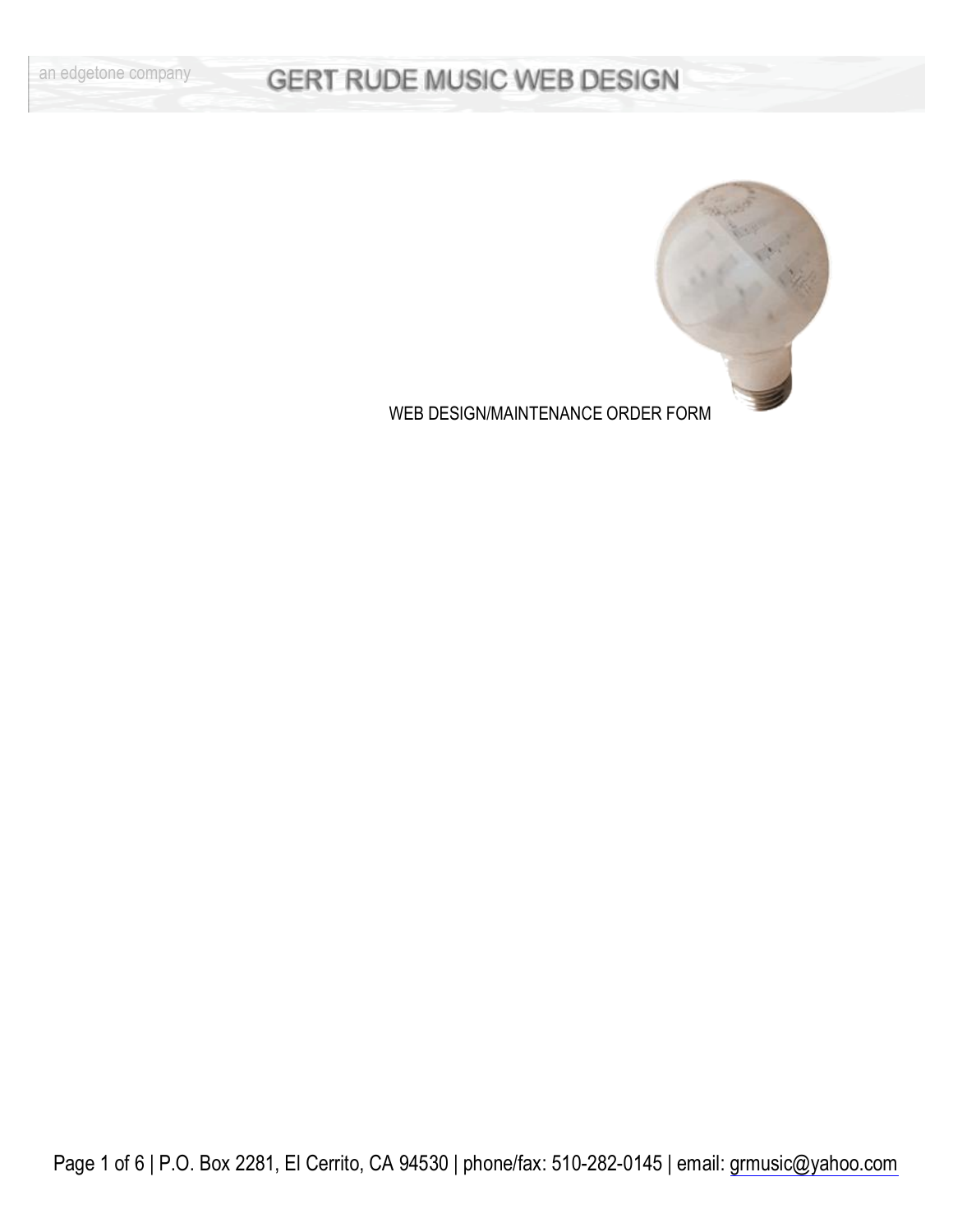|  |  |  | an edgetone company |
|--|--|--|---------------------|

| (Check all that apply)<br>Job Type*:<br>$\Box$ Web Design<br>$\Box$ Maintenance<br>circle one<br>$\Box$ Template 12345<br>$\Box$ One Time |
|-------------------------------------------------------------------------------------------------------------------------------------------|
|                                                                                                                                           |
|                                                                                                                                           |
|                                                                                                                                           |
| $\Box$ Custom<br>$\Box$ Monthly                                                                                                           |
| If custom please list any special instruction prior to consultation if any:                                                               |

# **CUSTOMER INFORMATION**

| If you are an existing customer and your information has not changed, please check here $\square$ and skip ahead. |
|-------------------------------------------------------------------------------------------------------------------|
|                                                                                                                   |
|                                                                                                                   |
|                                                                                                                   |
| E-mail:                                                                                                           |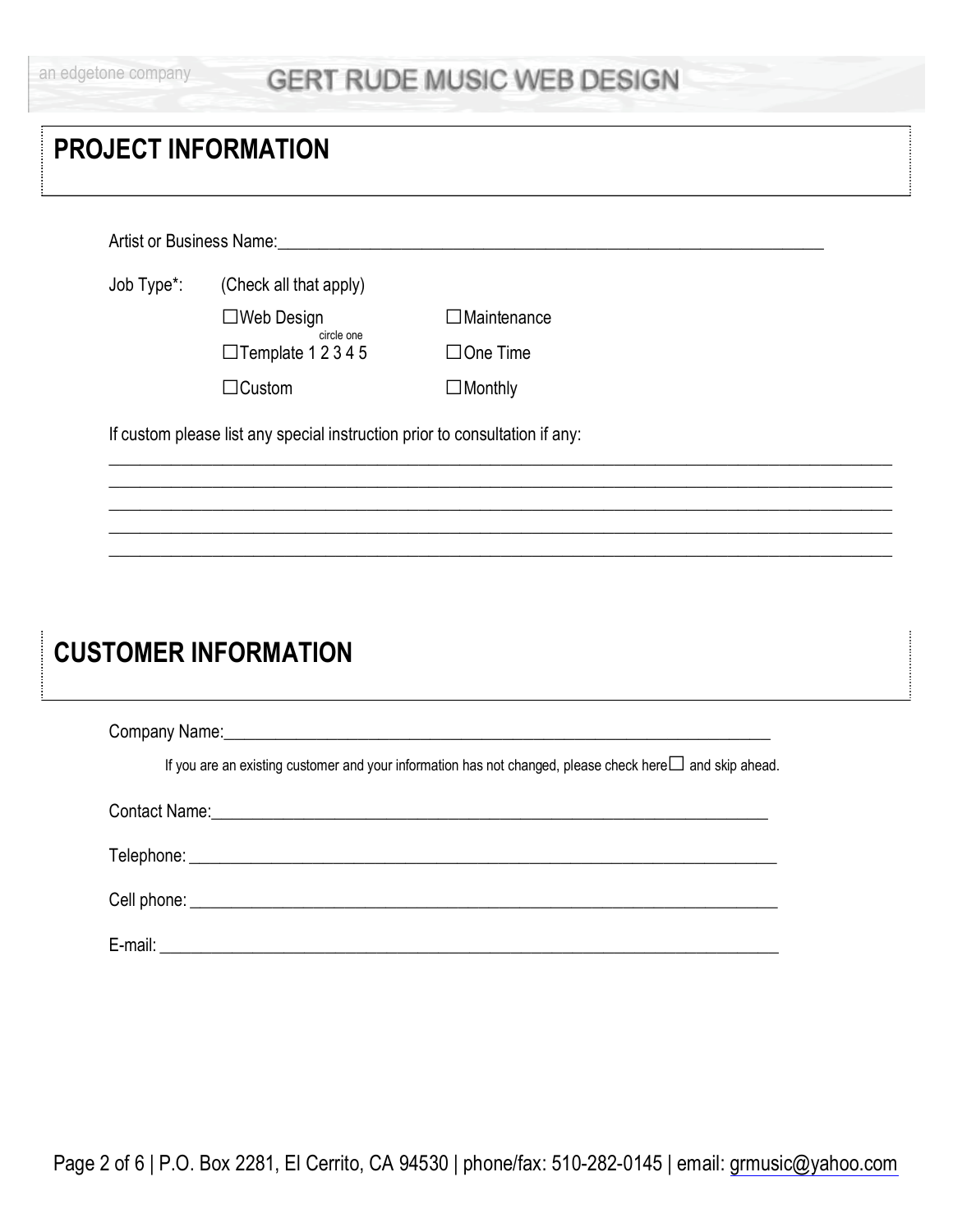|  |  |  | an edgetone company |
|--|--|--|---------------------|

| <b>BILLING INFORMATION</b>                                                                                                                                                                                                                                                                    |  |  |  |  |  |
|-----------------------------------------------------------------------------------------------------------------------------------------------------------------------------------------------------------------------------------------------------------------------------------------------|--|--|--|--|--|
| COMPANY NAME                                                                                                                                                                                                                                                                                  |  |  |  |  |  |
|                                                                                                                                                                                                                                                                                               |  |  |  |  |  |
|                                                                                                                                                                                                                                                                                               |  |  |  |  |  |
| <b>CITY</b><br><b>STATE</b><br>ZIP CODE                                                                                                                                                                                                                                                       |  |  |  |  |  |
|                                                                                                                                                                                                                                                                                               |  |  |  |  |  |
| Payment Method (choose one):                                                                                                                                                                                                                                                                  |  |  |  |  |  |
| □Credit Card<br>$\Box$ Business Check<br>□Money Order<br>$\Box$ Personal Check                                                                                                                                                                                                                |  |  |  |  |  |
| Credit Card Billing Information:<br>If you're paying by credit card, please fill out the information below. Please note that 'Full Name of Billing Contact' and 'Billing Address' must exactly match<br>your credit card's information. (for more information see Terms of Service 'Billing') |  |  |  |  |  |
| CARD TYPE(choose one):                                                                                                                                                                                                                                                                        |  |  |  |  |  |
| □Mastercard<br>□ American Express AMEX<br><b>IDiscover Card</b><br>$\Box$ Visa $\boxed{\text{WSA}}$                                                                                                                                                                                           |  |  |  |  |  |
|                                                                                                                                                                                                                                                                                               |  |  |  |  |  |
| CARD EXPIRATION DATE MONTH YEAR                                                                                                                                                                                                                                                               |  |  |  |  |  |
| 3 DIGIT SECURITY CODE ON BACK OF CARD or 4 DIGIT CODE IF AMEX                                                                                                                                                                                                                                 |  |  |  |  |  |
| Keep credit card information on file for future orders? $\Box$ Yes $\Box$ No                                                                                                                                                                                                                  |  |  |  |  |  |
| By Signing this form, I hereby authorize Gert Rude Music Web Design (an edgetone company) to charge my credit card shown above for all charges<br>associated with this project. I have read and understand Gert Rude Music Web Design's Terms and Conditions.                                 |  |  |  |  |  |

AUTHORIZED SIGNATURE: \_\_\_\_\_\_\_\_\_\_\_\_\_\_\_\_\_\_\_\_\_\_\_\_\_\_\_\_\_\_\_\_\_\_\_\_\_\_\_DATE: \_\_\_\_\_\_\_\_\_\_\_\_\_\_\_\_\_\_\_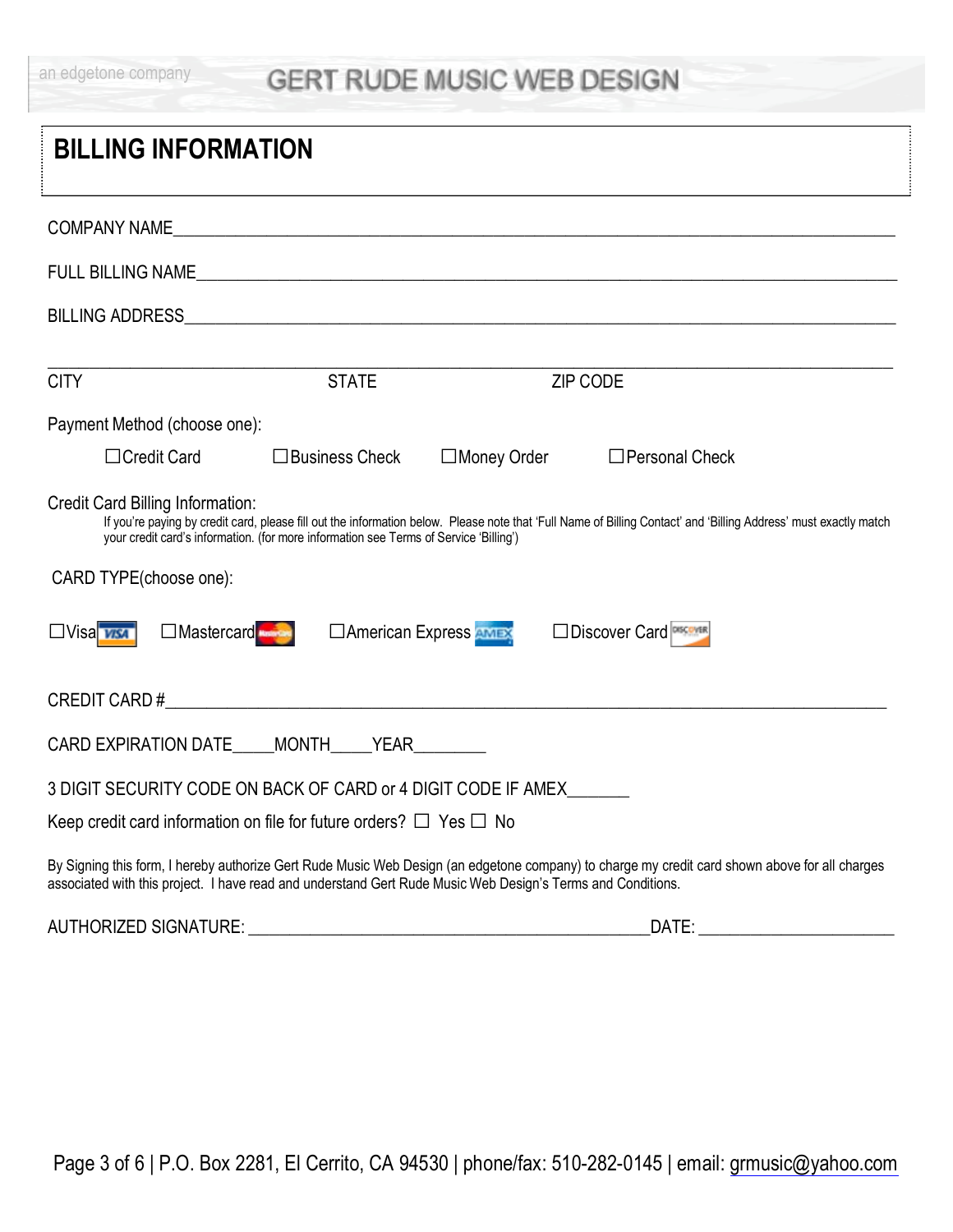# **PROJECT INFORMATION Questionnaire**

| What kind of internet service do you have? (i.e. dial-up, dsl, cable, other? ________)                                   |
|--------------------------------------------------------------------------------------------------------------------------|
|                                                                                                                          |
| Do you have your website domain name?<br><b>□YES □NO</b>                                                                 |
| If YES what is your domain name? (i.e. yourdomain.com)__________________________                                         |
| If NO please purchase your domain name before submitting this request.                                                   |
| Do you have a web server provider? (i.e. space on the web for your website?)<br>$\Box$ YES $\Box$ NO                     |
|                                                                                                                          |
| <u> 1989 - Johann John Stone, mensk politik (d. 1989)</u>                                                                |
| If NO please purchase your web service before submitting this request.                                                   |
| If this is a musician related web site what type or types of music are you involved with?                                |
| If this is a visual or non-musical artist web site what type of art are you involved with?                               |
| If this is a small business related web site what type or types of business and products/services are you involved with? |
|                                                                                                                          |
| How many years have you been an artist/musician/business owner?                                                          |
| What is the demographic of your average customers/audience that you reach or want to reach<br>(i.e age, gender, etc)?    |
| How would you describe your business/art/music?                                                                          |
|                                                                                                                          |
|                                                                                                                          |
|                                                                                                                          |
|                                                                                                                          |

Page 4 of 6 | P.O. Box 2281, El Cerrito, CA 94530 | phone/fax: 510-282-0145 | email: [grmusic@yahoo.com](mailto:grmusic@yahoo.com)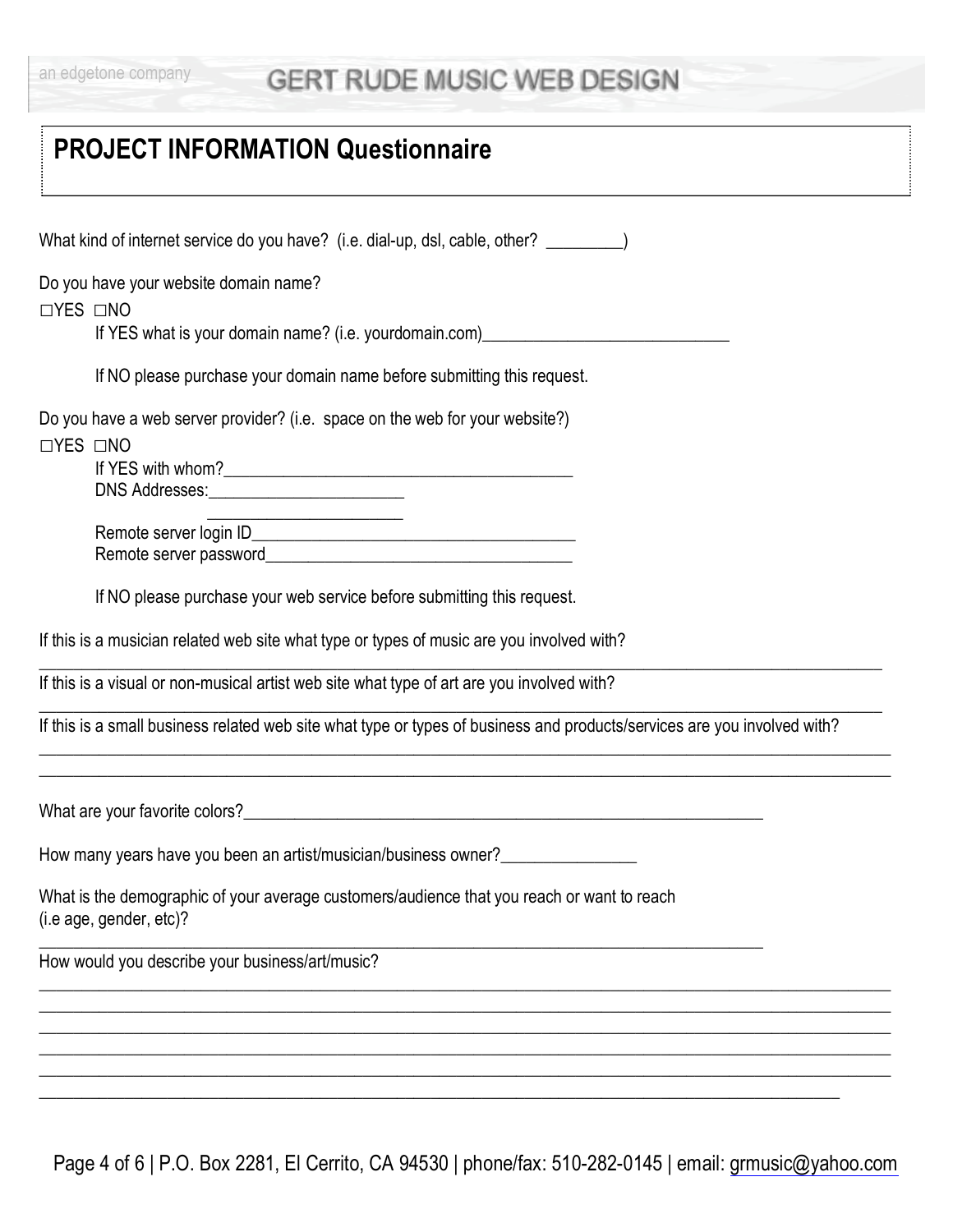## **WEB PROJECT CHECKLIST**

Please be sure that you include each item on the following list before sending in your order.

ƑData Master to be used containing all images, logos, web content text, mp3 files, and special instructions/needs in a Microsoft word or simple text document.

 $\Box$ Clearly mark your disc(s) with your web project name and the words "data master."

 $\square$ These can be supplied on CD-R, Zip disc, or by sending a WIN ZIP file via email to [grmusic@yahoo.com](mailto:grmusic@yahoo.com)

□Signed and completed Order Form.

□Signed and completed Replication Rights Form (if applicable for audio or movie download files).

□Payment of 50% of estimated total.

 $\square$ This 50% deposit is based on the quote before any custom work if any.